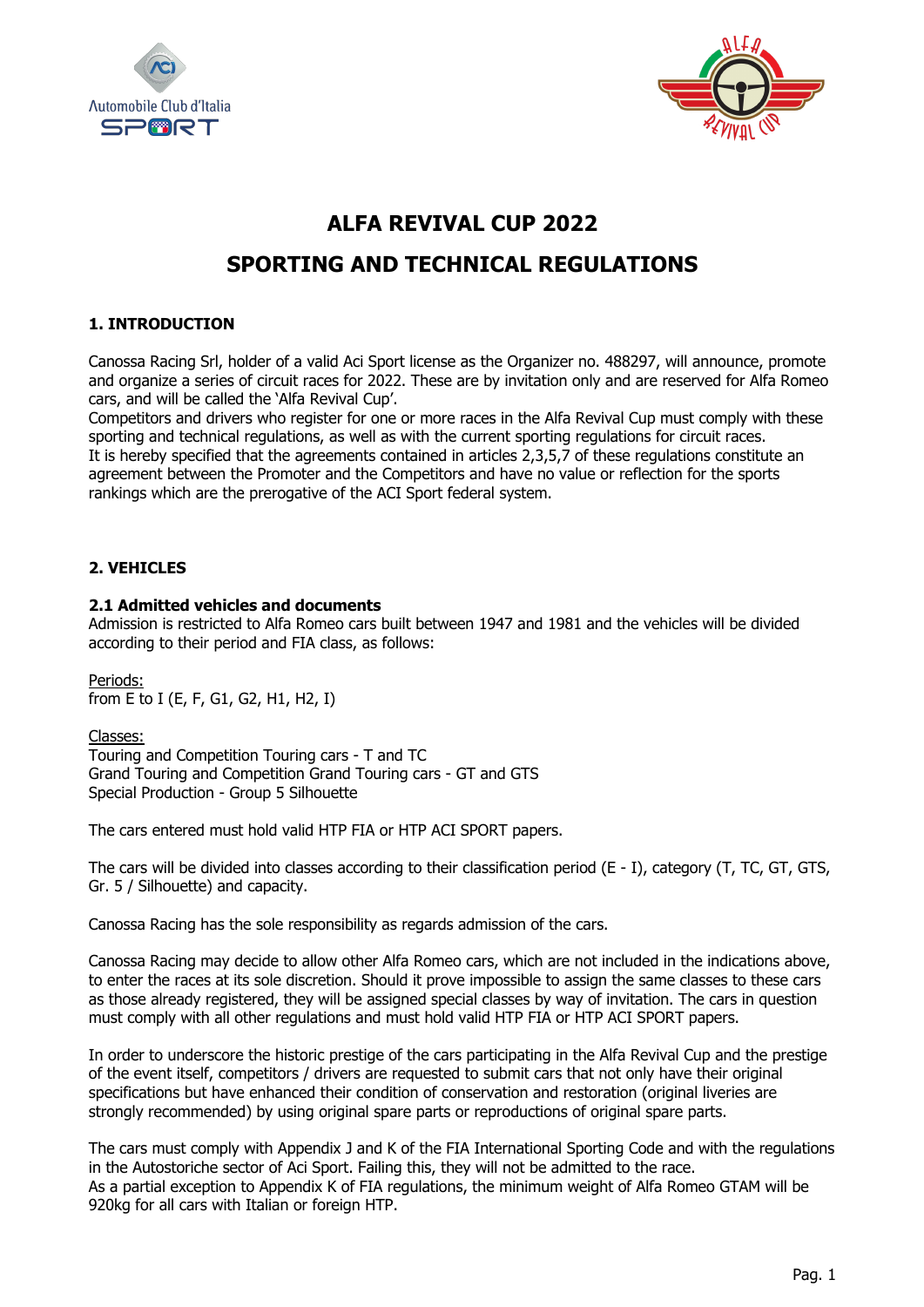



# **2.2 Tyres**

Competitors must use tyres in the races as stipulated in FIA regulations.

Please note that G2 period cars and above, T and GT classes, must use 'road legal' tyres approved for use on the public highway.

In partial derogation of Appendix K of the FIA technical regulations:

- period E and F cars can also use road legal tyres
- G2 period cars can also use slick tyres

Tyres will be checked at every race and at the organizer's discretion.

# **2.3 Group 5 / Silhouette cars**

As a partial exception to Appendix K of FIA regulations, the minimum weight of Gr.5 / Silhouette cars must be increased by 100kg compared to the HTP specification for the entered car.

The weight will be checked at each race and at the organizer's discretion. The weight must be distributed equally and uniformly. Furthermore, it must be fixed securely and not as a single block.

## **2.4 Replacement Cars**

Requests to replace a car admitted to an event must be made in writing at least 2 days prior to the start of the race and may be accepted or refused at the discretion of the organizer.

## **2.5 Safety**

All cars must comply with the provisions of Appendix J and K of the FIA International Sporting Code. An FIA approved LED rain light must be fitted to all cars and positioned at the rear of the vehicle at a sufficient height so it is clearly visible. This light must be switched on in case of rain.

#### **2.6 Race numbers**

The race numbers will be assigned to each car at the sole discretion of Canossa Racing. 3 race number stickers must be attached as follows: right door, left door and bonnet (hood).

#### **2.7 Advertising**

The advertising spaces on the car will those established and specified exclusively by Canossa Racing and will ensure full compliance with the R.N.S. by ACI SPORT.

Any personal sponsors of the competitor / driver must not have any impact on the image of the Alfa Revival Cup and of the cars themselves. By registering, the competitors / drivers undertake to make their cars available to the Promoters and / or the Organizer, upon prior notice, for advertising and / or promotional purposes if requested.

The advertising spaces are as follows:

- n. 1 for sun visor sticker
- n. 3 for sponsor stickers
- n. 2 for Alfa Revival Cup logo stickers
- n. 1 per verified sticker

These spaces may be modified at any time subject to notification.

The specific layout of the obligatory stickers will be confirmed at the pre-race scrutineering, including the positioning of the race numbers.

The exact positions of all the stickers indicated will be checked during the technical scrutineering. A penalty will be incurred in case of failure to comply, up to and including non-admission to the race.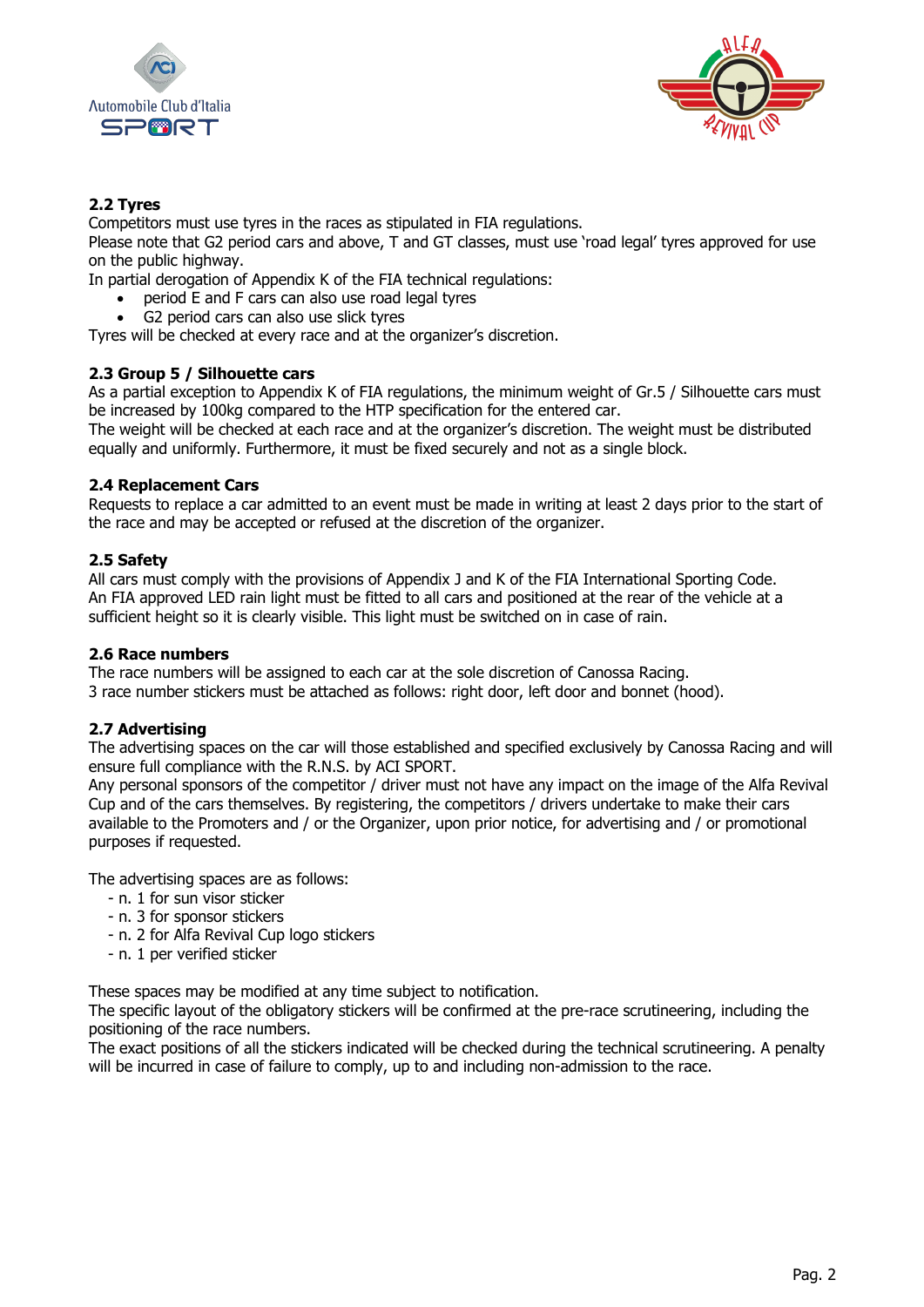



# **3. REGISTRATION**

## **3.1 Registration procedure**

Those wishing to participate in the Alfa Revival Cup must complete the registration form available on the online website of the race in its entirety, including payment of the registration fee.

Only those who have a competitor's license can sign the application form.

Canossa Racing reserves the right to accept or refuse requests for participation with no obligation to give reasons for such refusal.

The fee will be fully refunded if applications are refused.

For further specifications, please refer to the online registration form.

The fee includes:

- one, 25' free practice session
- one, 30' qualifying session
- one, 60' race
- a pass for each driver
- one car pass
- four mechanical/guest passes

#### **3.2 Maximum number of participants**

The maximum number of entrants will be defined for each race based on the maximum capacity of each circuit where the race will take place.

When assigning the available places, Canossa Racing will examine the applications received, taking into consideration the interest and the sporting heritage of the cars, the cars in periods E and F, and the nationality of the crews.

Competitors / drivers who are excluded because the maximum number of participants has been reached will be put onto the waiting list.

#### **3.3 Crews**

Crews can register with 1 or 2 drivers who must be holders of a valid license.

Requests to make crew changes must be made at least 2 days before the start of the race. Drivers will be allowed multiple designations by way of exception to art. 80 of the National Sporting Regulations. Canossa Racing may accept changes and / or additions of crews until the end of the pre-race checks, at its sole discretion.

#### **3.4 Covid-19**

The general ACI Sport protocol will be adopted throughout the sporting season in order to counter and contain the spread of the Covid-19 virus in motorsport. The Green Pass will be mandatory.

Any changes will be notified.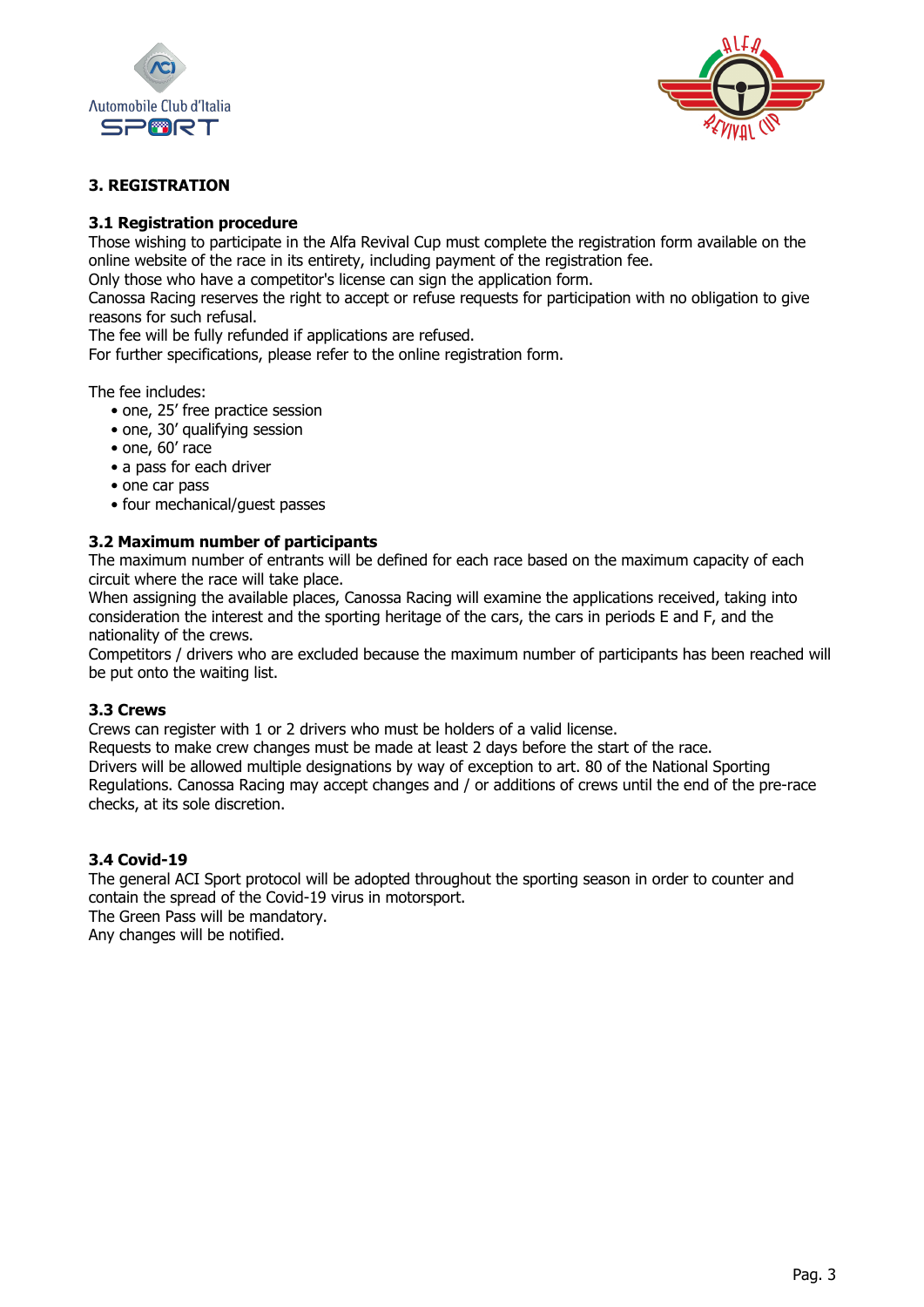



# **4. COMPETITORS AND DRIVERS**

## **4.1 Definitions**

Competitor as a physical person: registration signed by a driver who is a holder of a competitor's license Competitor as a legal entity: registration signed by a team, a company or other legal entity with a competitor's license

Driver: may not sign the registration and may only drive the car in the race.

#### **4.2 Admitted licenses**

Drivers can be registered with valid international (including H extensions) or national (including H extensions) licenses according to the vehicle being driven.

All current FIA and Aci Sport regulations must be respected.

Drivers holding a license issued by a foreign ASN can participate in the races, since they are registered for ENPEA races. The category of their license must allow them to drive the registered car.

#### **4.3 Crew safety**

Crews must comply with the safety requirements in Annex L of the FIA International Sporting Code, especially as regards helmets and fireproof clothing.

The use of fireproof clothing and helmets is mandatory for all competitors / drivers and will be subject to verification during the race, without notice.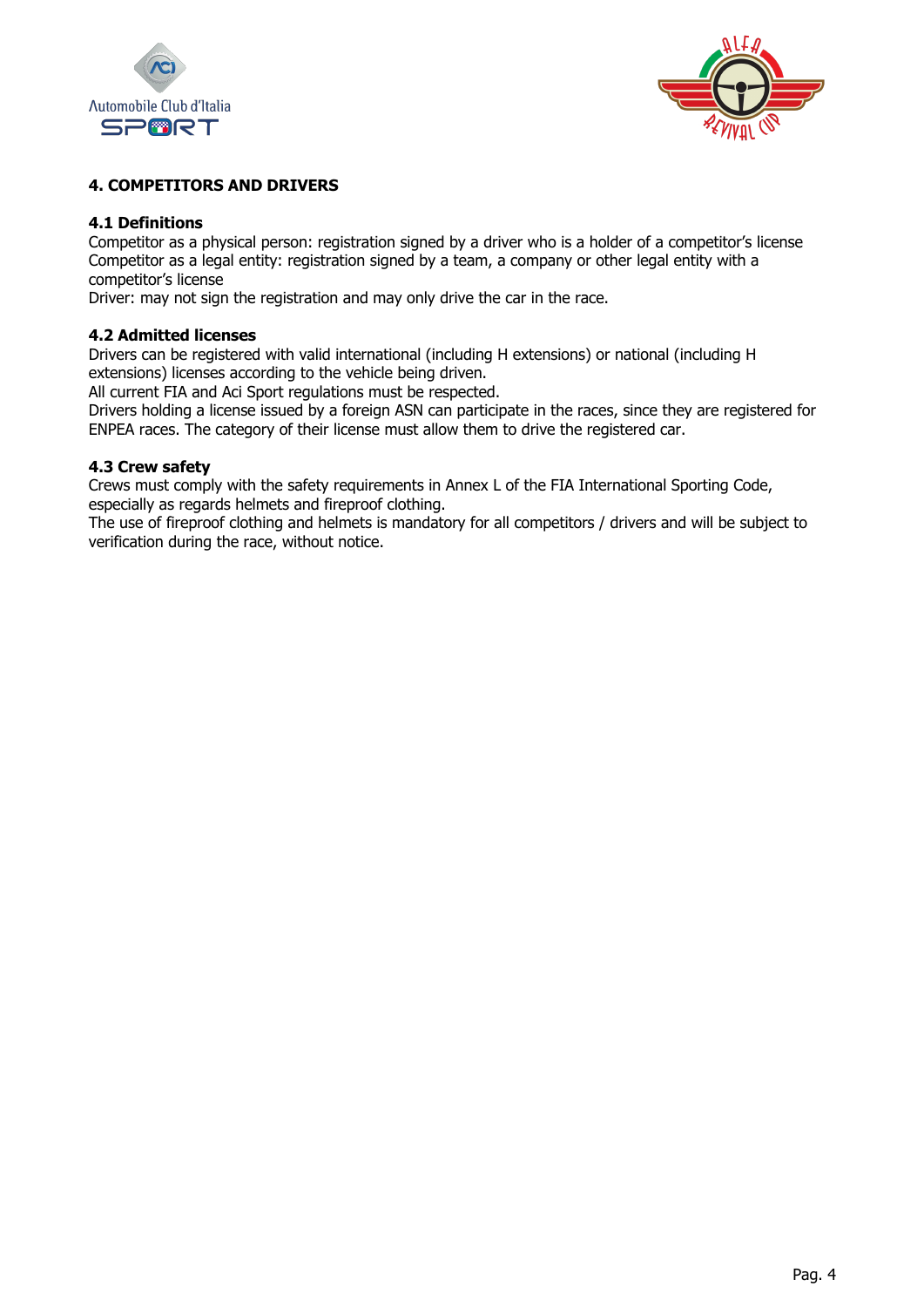



# **5. CALENDAR AND PROGRAM OF EVENTS**

# **5.1 Calendar**

The 2022 racing calendar will be as follows:

| <b>Circuit</b><br><b>Date</b>             |                       | Event                         | <b>Organizer</b>     |  |  |
|-------------------------------------------|-----------------------|-------------------------------|----------------------|--|--|
| April 8-9                                 | Autodromo del Mugello |                               | Mugello Circuit      |  |  |
| Autodromo di Misano<br>June 17-18         |                       | Misano Weekend                | Misano Circuit       |  |  |
| Autodromo di Vallelunga<br>September 9-10 |                       | Vallelunga Weekend            | Autodromo Vallelunga |  |  |
| Sept. 30 October 1                        | Autodromo di Varano   | <b>Italian Speed Festival</b> | Canossa Racing       |  |  |
| October 22-23                             | Autodromo di Misano   | <b>Italian Speed Festival</b> | Canossa Racing       |  |  |

Canossa Racing reserves the right to make any changes to the racing calendar.

# **5.2 Format**

The format of each race will be as follows:

- a 25' free practice session
- a 30' qualifying session
- $\bullet$  a 60' race

## **5.3 Program**

The program of events will be as follows:

- Peroni Racing Weekend
	- o Friday: pre-race checks, briefing and free practice
	- o Saturday: qualifying and race
- Italian Speed Festival
	- o Saturday: pre-race checks, briefing and free practice
	- o Sunday: qualifying and race

Canossa Racing reserves the right to make any changes to the program of events.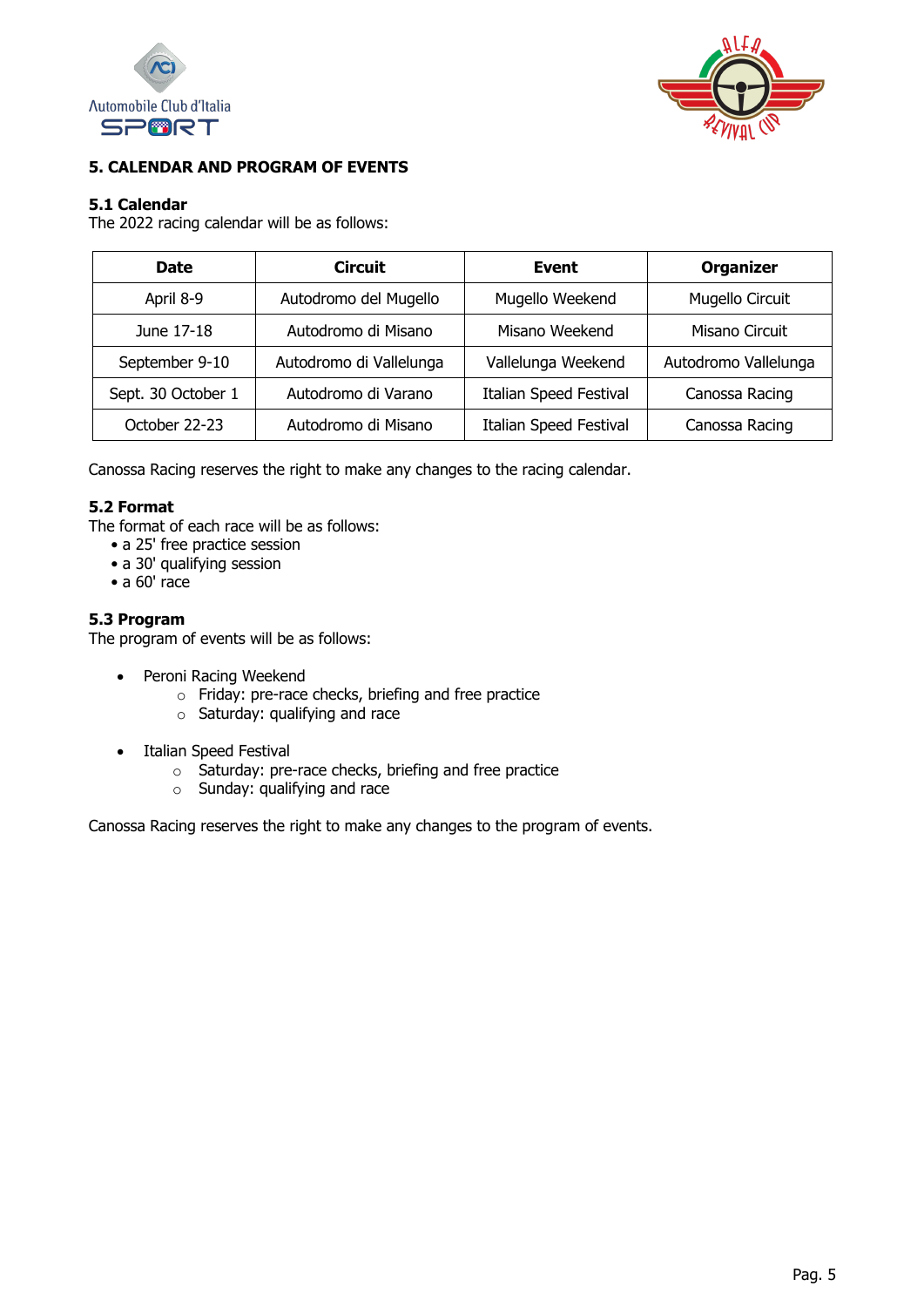



# **6. EVENTS DETAILS**

## **6.1 Administrative checks**

The administrative checks will be carried out prior to the first scheduled race or the first participation of the competitor / driver, according to the race program.

The organizer will be responsible for carrying out the sporting checks for subsequent races.

Canossa Racing accepts at its sole discretion any changes and / or additions of crews / cars up to the end of the same. Competitors / drivers who fail to comply with the sporting documents will not be able to take part in the event.

## **6.2 Scrutineering**

The scrutineering will be carried out prior to each scheduled race as per the calendar.

In addition, specific scrutineering will be carried out on a sample basis during the sporting season, as determined by Canossa Racing.

The cars must be made available to the scrutineers for each race weekend, starting from the publication of the list of verified cars and up to 60' after the end of the race.

The cars will not be able to leave / re-enter the paddock, unless formal request is received and prior authorization is granted by Canossa Racing srl.

Should the disassembly and reassembly of any parts of the car being checked be necessary during a technical inspection, the competitors / drivers will not be able to request any refund even if the car complies with the regulations.

Cars failing to comply with the regulations as indicated will not be admitted to the race.

#### **6.3 Clothing check**

The compliance of fireproof clothing will be checked prior to the first scheduled race or prior to the first participation of the competitor / driver, according to the race program.

The completed and signed clothing form must be present at the scrutineering.

Checks may be carried out during the sporting season at any time during the events, without notice.

#### **6.4 Briefing**

The Briefing with the Race Director will be held at each race in the manner communicated. Attending the briefing is mandatory for all competitors / drivers; anyone failing to attend will be sanctioned as per Aci regulation until not be allowed to take part in the competition program.

#### **6.5 Transponder**

Competitors / drivers are obliged to collect and install the transponder on the admitted car correctly. The relative instructions will be communicated for each race.

A charge of 500 euros + VAT will be incurred in case of failure to return the transponder and / or in case of damage.

#### **6.6 Free practice**

Only cars entered in the races may take part in the free practice sessions. Free practice will take place as scheduled in one session of 25'. Free practice is not mandatory.

#### **6.7 Qualifying**

Qualifying sessions will take place as scheduled in one session of 30'.

Qualifying sessions are mandatory; all verified drivers must complete a minimum of one timed lap. In the case of a car with two drivers, both must participate in the qualifying session.

In the event of a proven technical problem with the car and in order to avoid the application of a penalty, the driver who did not take part in the qualifying session must submit a written petition to the Clerk of the Course for admission to the starting grid. The Stewards have the right to admit drivers to the race who did not take part in the qualifications due to technical reasons, in compliance with current Aci Sport regulations.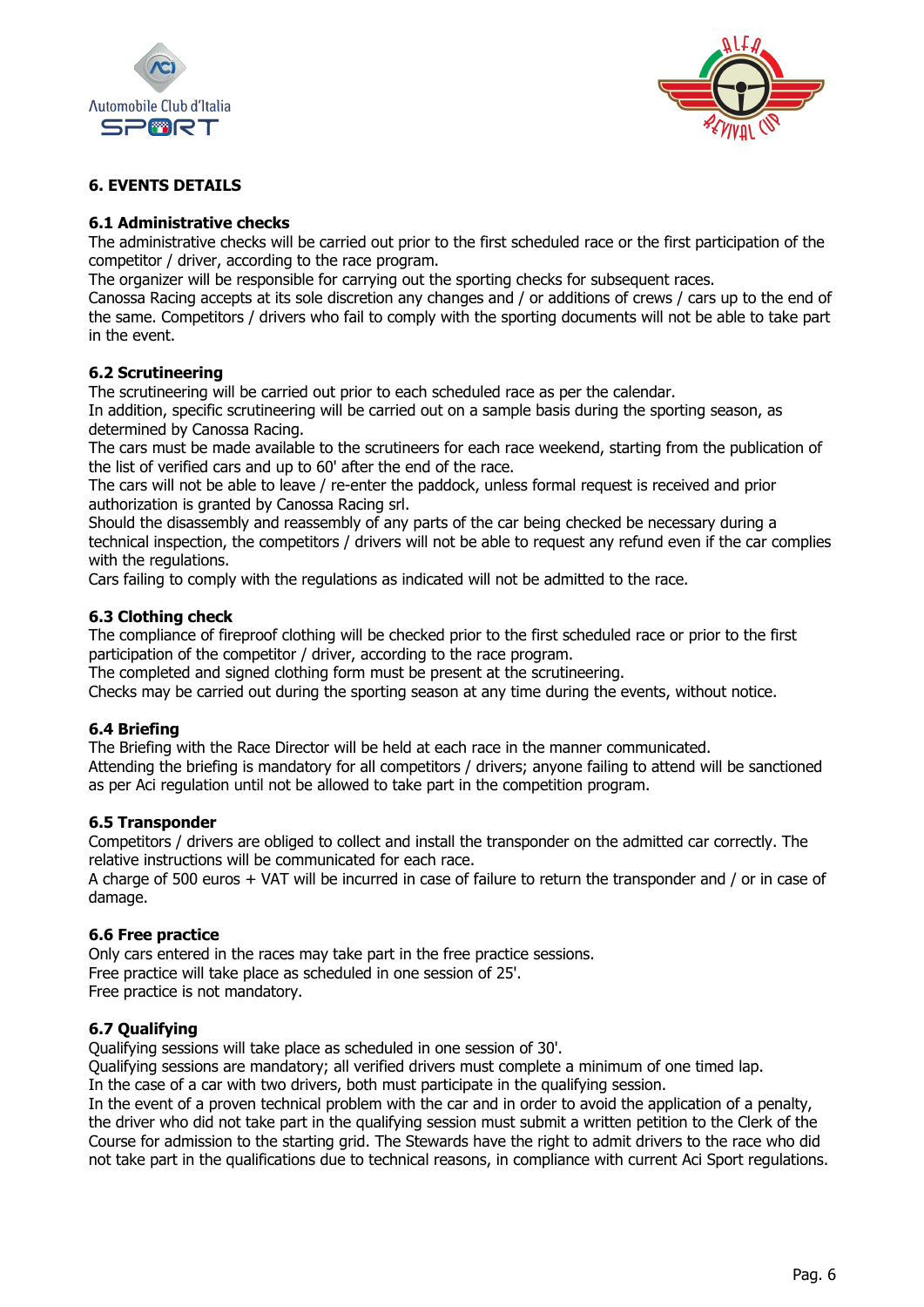



# **6.8 Races**

The races will take place as scheduled in the form of one, 60' race. The starting order will be assigned according to the results of the qualifying session. The start will be in "rolling start" mode. After 50% of the expected race time, this will be considered valid in all respects.

# **6.9 Notification of the first driver**

Crews made up of two drivers must confirm the name of the driver who will start first in the race using the specific form provided.

The deadline for submitting the completed form is at the beginning of the expected briefing. Failure to submit the form will incur a penalty, at the sole discretion of the Stewards.

# **6.10 Pit stop**

The pit stop (driver change) lasts 1' (1 minute) in addition to the pit lane time of the circuit where the race takes place, which will be notified during the briefing.

The pit stop must be taken between the  $20<sup>th</sup>$  and  $40<sup>th</sup>$  minute of the race.

During the pit stop, the car must stop in the pit lane, in the working area, with its wheels stationary for the entire duration of 60 seconds.

It is up to the driver to decide whether to leave the car's engine running or to switch it off.

During these 60 seconds, the only work allowed on the car is:

- control of tyre pressure
- cleaning of lights
- windshield cleaning
- change of driver (in case of two drivers)

Any other intervention can begin at the end of the 60 seconds. Refueling is strictly prohibited.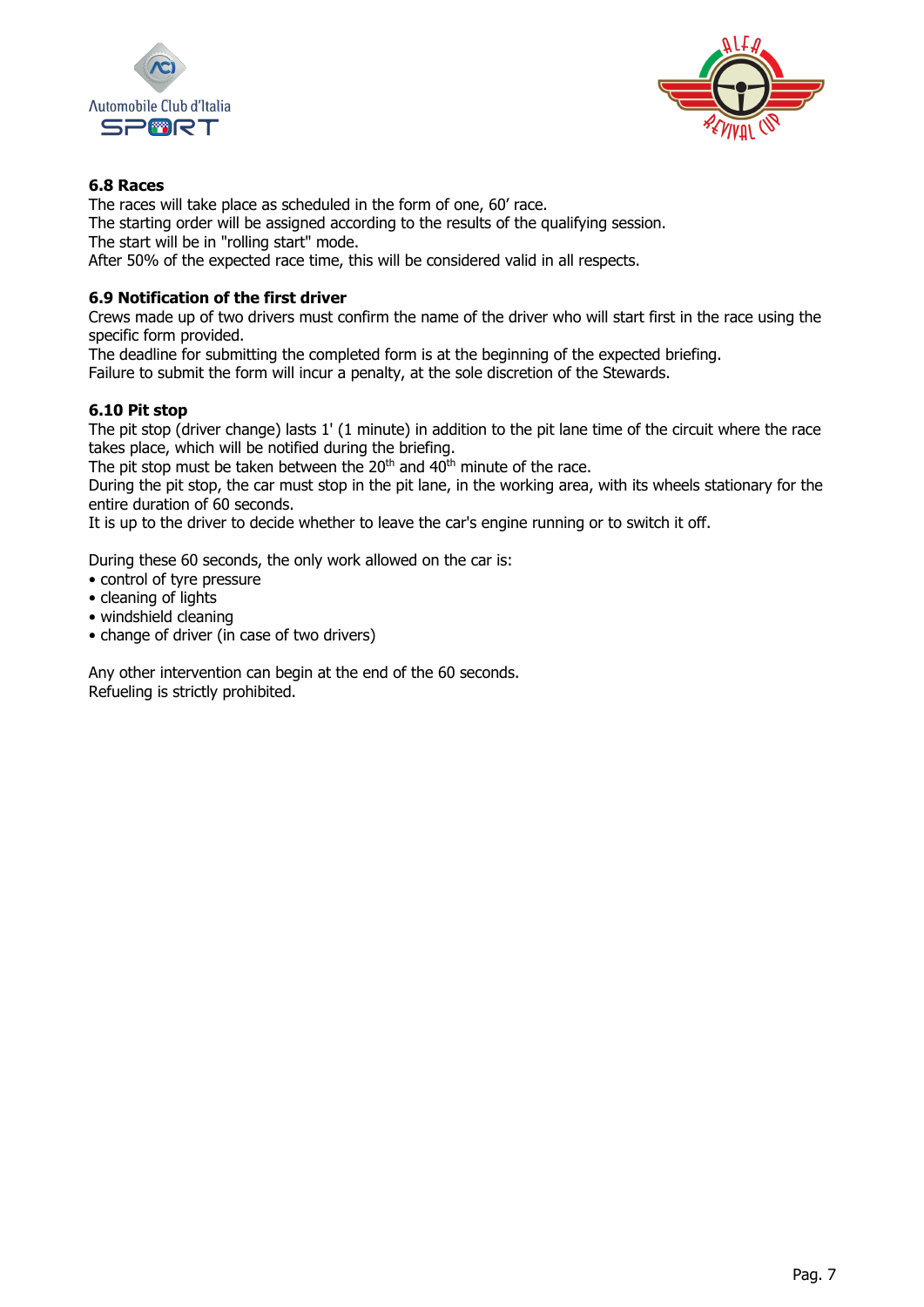



## **7. RANKINGS, AWARDS AND SCORES**

## **7.1 Single race rankings**

The following rankings will be drawn up at the end of each race:

- overall ranking
- overall ranking based on the Performance Index
- overall ranking of the class

## **7.2 Performance Index**

The Performance Index is applied in order to balance out the performance of the individual cars in the race, their different engine capacities and preparation.

The Performance Index for each car is calculated as follows:

Performance Index =

(race time in sec. / no. laps) X no. laps overall winner X coefficient of Performance

The following table (table of performance coefficients) indicates the improvement coefficients used in order to draw up the "Performance Index" ranking, taking into account the categories, displacements, characteristics and year of construction of the cars.

The assignment of the coefficient to the car will be indicated in the entry list of each race and will be published online. Any errors must be reported to the Organizers of Canossa Racing at least 2 days before the start of the race.

TAVOLA DEL COEFFICIENTI DI PERFORMANCE

In case of any doubt relating to the category assigned, Canossa Racing's decision will be final. The winner will be the one with the lowest score.

|              | <b>CLASSE T</b>   |                     | CLASSE TC         |                     | <b>CLASSE GT</b> |                            | <b>CLASSE GTS</b> |                     | CLASSE GR. 5 |                     |
|--------------|-------------------|---------------------|-------------------|---------------------|------------------|----------------------------|-------------------|---------------------|--------------|---------------------|
|              |                   |                     | CILINDRATA        | <b>COEFFICIENTE</b> | CILINDRATA       | <b>COEFFICIENTE</b>        | CILINDRATA        | <b>COEFFICIENTE</b> |              |                     |
|              |                   |                     | 1300              | 0,57                | 1300             | 0.61                       | 1300              | 0,64                |              |                     |
|              |                   |                     | 1600              | 0,62                | 1600             | 0,66                       | 1600              | 0,69                |              |                     |
|              |                   |                     | 2000              | 0,68                | 2000             | 0.72                       | 2000              | 0.75                |              |                     |
| PERIODO E    |                   |                     | > 2000            | 0.73                | > 2000           | 0.77                       | >2000             | 0.81                |              |                     |
|              |                   |                     | <b>CILINDRATA</b> | <b>COEFFICIENTE</b> | CILINDRATA       | <b>COEFFICIENTE</b>        | CILINDRATA        | <b>COEFFICIENTE</b> |              |                     |
|              |                   |                     | 1300              | 0.72                | 1300             | 0.77                       | 1300              | 0.81                |              |                     |
|              |                   |                     | 1600              | 0.78                | 1600             | 0,82                       | 1600              | 0.86                |              |                     |
|              |                   |                     | 2000              | 0,83                | 2000             | 0.87                       | 2000              | 0.91                |              |                     |
| PERIODO F    |                   |                     | > 2000            | 0,88                | >2000            | 0,92                       | > 2000            | 0.96                |              |                     |
|              | CILINDRATA        | <b>COEFFICIENTE</b> | CILINDRATA        | <b>COEFFICIENTE</b> | CILINDRATA       | <b>COEFFICIENTE</b>        | CILINDRATA        | <b>COEFFICIENTE</b> |              |                     |
|              | 1300              | 0,78                | 1300              | 0,82                | 1300             | 0,86                       | 1300              | 0,91                |              |                     |
|              | 1600              | 0,83                | 1600              | 0.87                | 1600             | 0.91                       | 1600              | 0.96                |              |                     |
|              | 2000              | 0,88                | 2000              | 0,92                | 2000             | 0,96                       | 2000              | 1,01                |              |                     |
| PERIODO G1   | > 2000            | 0.93                | >2000             | 0.97                | > 2000           | 1.01                       | >2000             | 1,06                |              |                     |
|              | <b>CILINDRATA</b> | <b>COEFFICIENTE</b> | CILINDRATA        | <b>COEFFICIENTE</b> | CILINDRATA       | <b>COEFFICIENTE</b>        | CILINDRATA        | COEFFICIENTE        |              |                     |
|              | 1300              | 0,88                | 1300              | 0,92                | 1300             | 0,96                       | 1300              | 1,01                |              |                     |
|              | 1600              | 0,93                | 1600              | 0,97                | 1600             | 1,01                       | 1600              | 1,06                |              |                     |
| PERIODO G2 E | 2000              | 0,98                | 2000              | 1,02                | 2000             | 1,06                       | 2000              | 1,11                |              |                     |
| G2/H1        | >2000             | 1.03                | > 2000            | 1,07                | > 2000           | 1,11                       | >2000             | 1.16                |              |                     |
|              | <b>CILINDRATA</b> | <b>COEFFICIENTE</b> | CILINDRATA        | <b>COEFFICIENTE</b> | CILINDRATA       | <i><b>COEFFICIENTE</b></i> | CILINDRATA        | <b>COEFFICIENTE</b> |              |                     |
|              | 1300              | 0,96                | 1300              | 1,01                | 1300             | 1,06                       | 1300              | 1,11                |              |                     |
|              | 1600              | 1,01                | 1600              | 1,06                | 1600             | 1,11                       | 1600              | 1,16                |              |                     |
|              | 2000              | 1,06                | 2000              | 1,11                | 2000             | 1,16                       | 2000              | 1,21                |              |                     |
| PERIODO H1   | > 2000            | 1,11                | > 2000            | 1,16                | > 2000           | 1,21                       | >2000             | 1,26                |              |                     |
|              | CILINDRATA        | <b>COEFFICIENTE</b> | <b>CILINDRATA</b> | <b>COEFFICIENTE</b> | CILINDRATA       | <b>COEFFICIENTE</b>        | CILINDRATA        | <b>COEFFICIENTE</b> | CILINDRATA   | <b>COEFFICIENTE</b> |
|              | 1300              | 1,01                | 1300              | 1,06                | 1300             | 1,11                       | 1300              | 1,16                | 1300         | 1,21                |
|              | 1600              | 1,06                | 1600              | 1,11                | 1600             | 1,16                       | 1600              | 1,21                | 1600         | 1,26                |
|              | 2000              | 1,11                | 2000              | 1,16                | 2000             | 1,21                       | 2000              | 1,26                | 2000         | 1,31                |
| PERIODO H2   | > 2000            | 1,16                | > 2000            | 1,21                | > 2000           | 1,26                       | >2000             | 1,31                | > 2000       | 1,36                |
|              | <b>CILINDRATA</b> | <b>COEFFICIENTE</b> | CILINDRATA        | <b>COEFFICIENTE</b> | CILINDRATA       | <b>COEFFICIENTE</b>        | CILINDRATA        | <b>COEFFICIENTE</b> | CILINDRATA   | <b>COEFFICIENTE</b> |
|              | 1300              | 1,05                | 1300              | 1,10                | 1300             | 1,16                       | 1300              | 1,21                | 1300         | 1,26                |
|              | 1600              | 1,10                | 1600              | 1,15                | 1600             | 1,21                       | 1600              | 1,26                | 1600         | 1,31                |
|              | 2000              | 1,15                | 2000              | 1,20                | 2000             | 1,26                       | 2000              | 1,31                | 2000         | 1,36                |
| PERIODO I    | > 2000            | 1,20                | >2000             | 1,25                | > 2000           | 1,31                       | >2000             | 1,36                | > 2000       | 1.41                |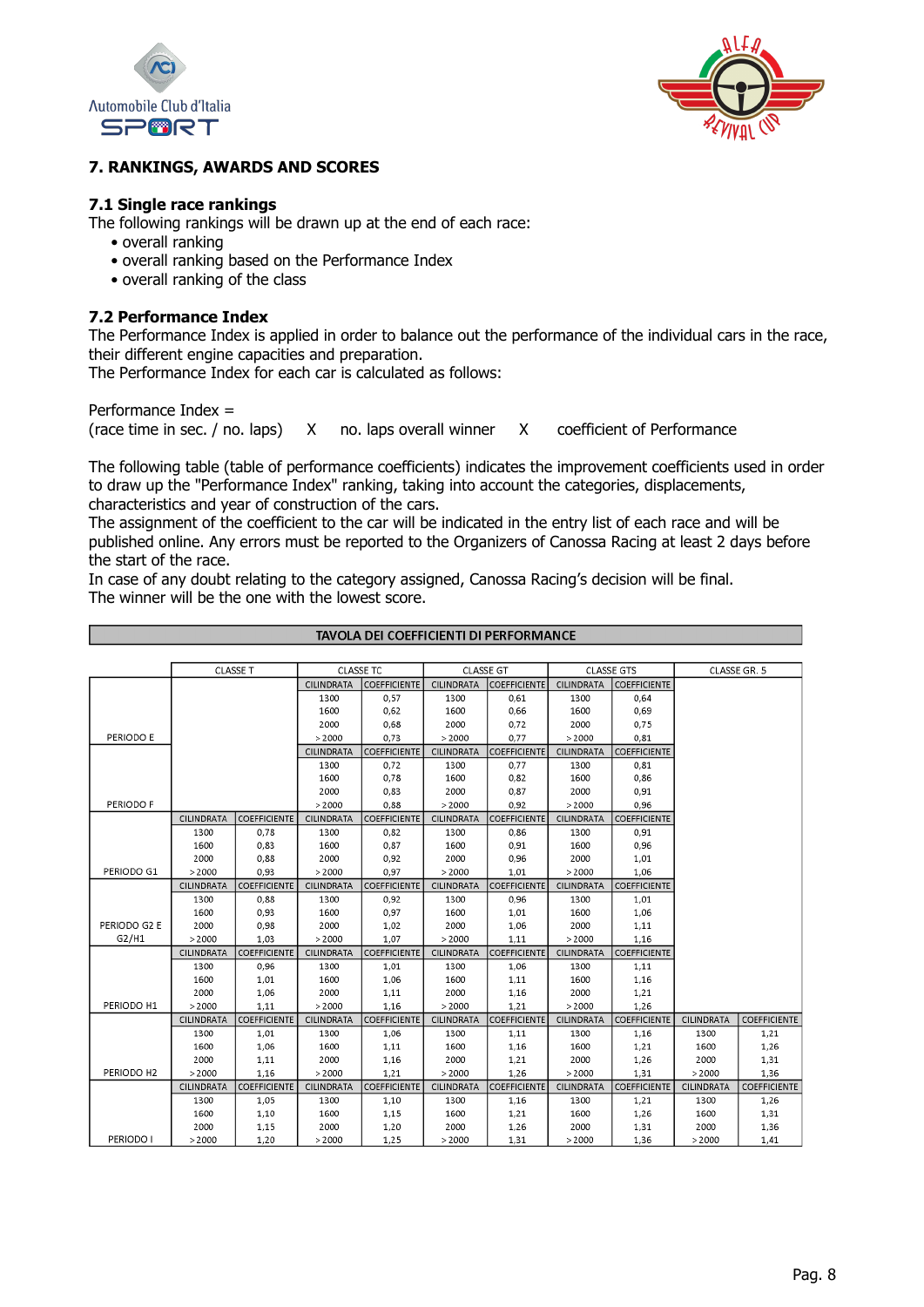



## **7.3 Awards for single race**

At the end of each race, the following prizes of honor will be awarded:

- overall ranking
	- o from the first to the third classified crew: cup for each driver
- overall ranking based on the Performance Index
	- $\circ$  from the first to the third classified crew: cup for each driver
- overall ranking of the class
	- $\circ$  for the first classified crew: cup for each driver

## **7.4 Scores for the championship standings**

At the end of each race, the scores will be added together and assigned, and this will decide the final championship standings.

For the assignment of scores, the reference ranking is:

overall ranking based on the Performance Index

The scores will be of two types, the first (position in the class standings), based on the position in the standings referred to the class and based on the number of cars tested for each class; the second (table of historic coefficients), based on the historic coefficient referring to the period, class and engine capacity. The scores are added together.

|                   | POSIZIONE IN CLASSIFICA DI CLASSE |                         |             |             |             |             |                |  |
|-------------------|-----------------------------------|-------------------------|-------------|-------------|-------------|-------------|----------------|--|
|                   |                                   |                         |             |             |             |             | 7º Classif. ed |  |
| <b>VERIFICATI</b> | 1° Classif.                       | 2 <sup>°</sup> Classif. | 3° Classif. | 4° Classif. | 5° Classif. | 6° Classif. | oltre          |  |
|                   |                                   | ,,,                     | .           |             | $\cdots$    | ,,,         |                |  |
|                   |                                   |                         |             |             | ,,,         |             |                |  |
| 3 o più           | 10                                |                         |             |             |             |             |                |  |

Should the race be interrupted, the above scores will be modified and assigned as follows:

- actual race time spent up to 20' score reduced by 70%
- actual race time elapsed from 20' and up to 40' score reduced by 50%
- actual race time elapsed from 40' onwards full score (no changes)

The assigned score, based on the position in the standings, for the Varano (September) and Misano (October) races will be multiplied by the following coefficients: Varano: score obtained multiplied by coefficient 1,5 Misano: score obtained multiplied by coefficient 2

| <b>TAVOLA DEI COEFFICIENTI DI STORICITA'</b> |     |               |      |                   |      |  |  |  |  |
|----------------------------------------------|-----|---------------|------|-------------------|------|--|--|--|--|
|                                              |     |               |      |                   |      |  |  |  |  |
| <b>PERIODO</b>                               |     | <b>CLASSE</b> |      | <b>CILINDRATA</b> |      |  |  |  |  |
| F                                            | 4,5 | IGT           | 2,50 | 1300              | 2,0  |  |  |  |  |
| F                                            | 4,0 |               | 2,00 | 11600             | 1,5  |  |  |  |  |
| G1                                           | 3,5 | lTC           | 1,50 | 2000              | 1,0  |  |  |  |  |
| G2                                           | 3,0 | lGTS          | 1,00 | >2000             | 0, 5 |  |  |  |  |
| G2/H1                                        | 3,0 | IGR5          | 0,50 |                   |      |  |  |  |  |
| H1                                           | 2,0 |               |      |                   |      |  |  |  |  |
| H2                                           | 1,5 |               |      |                   |      |  |  |  |  |
|                                              | 1.0 |               |      |                   |      |  |  |  |  |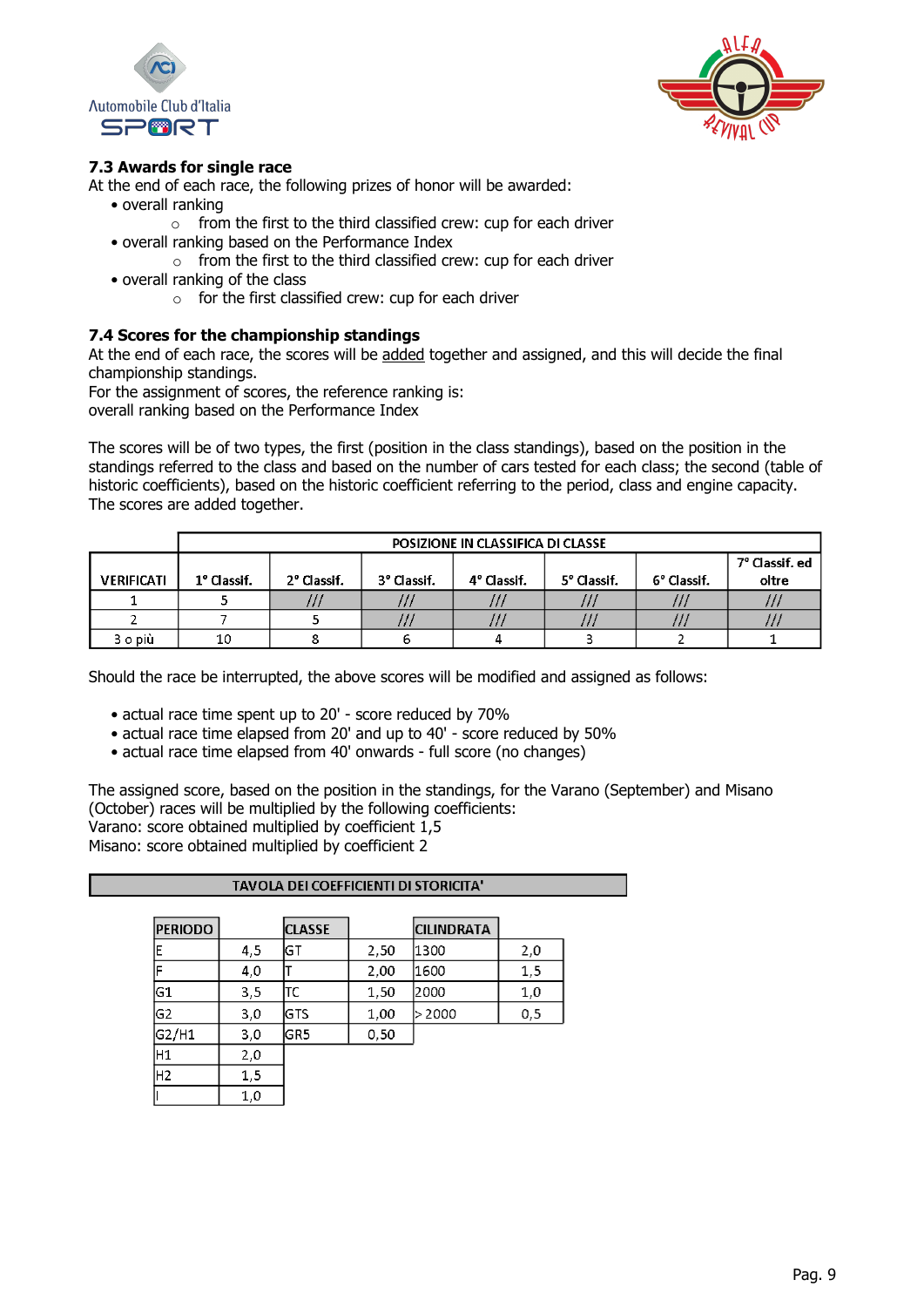



# **7.5 Championship rankings**

The following rankings will be drawn up at the end of the sporting season:

- overall championship standings
- overall championship standings by class
- overall championship standings by Team

The rankings will be compiled by adding the accumulated scores as per art. 7.4

Admission to the overall general classification of the championship requires participation in at least 4 of the 5 races scheduled for the season.

The proclaimed winner has acquired the highest score.

As regards the Team classification, a Team must check at least 2 cars for each race to get points at each race. Only the highest score of the overall championship standings among the Team drivers will go towards the counting of the Team standings.

The proclaimed winner has acquired the highest score.

## **7.6 Championship awards**

At the end of the sports season, the following prizes of honor will be awarded:

- overall championship standings
	- from the first to the third classified crew: a cup for each driver
- overall championship standings by class
	- $\circ$  for the first classified crew: a cup for each driver
- overall championship standings by team
	- o for the first classified crew: one cup per team

#### **7.7 Ex Aequo**

In the event of a tie between two or more crews, the best ranking position will be determined by the highest number of first places based on the Performance Index ranking; if this does not resolve the ex aequo, the best ranking position will be determined by the highest number of second places based on the Performance Index ranking.

#### **8. FINAL SCRUTINEERING, COMPLAINTS AND SANCTIONS**

#### **8.1 Final scrutineering**

At the end of each race, any cars subjected to inspection (by the decision of the Stewards and notified to the competitor in question at the end of the race) must be taken to the place of scrutineering by a delegate of the competitor as well as his staff (for any disassembly operations) who must be present at the place of the checks.

#### **8.2 Complaint fee**

A complaint fee will be applied in accordance with current Aci Sport regulations.

#### **8.3 Additional fees**

If the final check requires the disassembly and reassembly of parts of the car (engine, transmission, steering, brakes, electrical system, bodywork, etc.), the complainant must pay a security deposit, as established by the Stewards, which is the equivalent of the expected cost of this work on the date and in the place where it will be carried out.

#### **8.4 Appeal fee**

An appeal fee will be applied in accordance with current Aci Sport regulations.